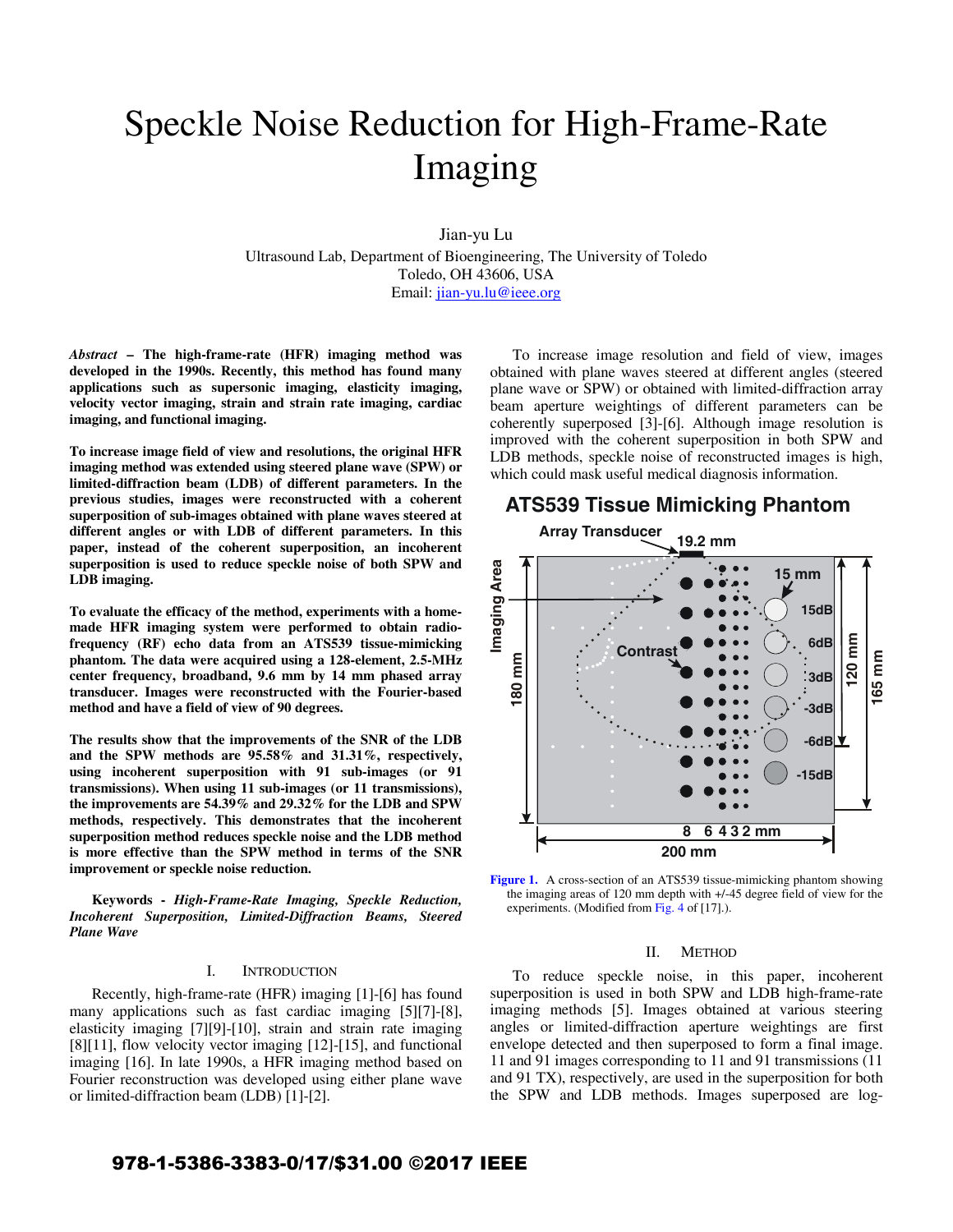compressed to a 50-dB dynamic range for display. The images reconstructed have a width of 153.6 mm and a depth (vertical direction) of 120 mm, with a 90-degree field of view. The Fourier method is used in image reconstruction [1]-[2].

## III. EXPERIMENT

To evaluate the efficacy of the speckle reduction method, experiments were performed. During the experiments, a homemade high-frame-rate imaging system was used [5]-[6]. The imaging system has 128 independent transmitters that are<br> **Speckle Reduction with Incoherent Superposition** 

capable of transmitting +/-144V arbitrary waveforms and has 128 receive channels. The transducer used has 128 elements and a center frequency of 2.5 MHz. The transducer has a pulseecho (two-way) bandwidth of about 58% of the center frequency and was excited with about a 1.5-cycle sine wave. The dimension of the transducer aperture is 19.2 mm and the width in elevation is 14 mm. The ATS539 tissue–mimicking phantom in Fig. 1 was used for the experiments [17].





**Figure 2.** Images obtained with the coherent ((a) and (c)) and incoheren ((b) and (d)) superposition of 11 sub-images (corresponding to 11 transmissions or 11 TX) recontructed with the steered plane wave (SPW) ((a) and (b)) and limited-diffraction-beam (LDB) ((c) and (d)) methods.

# 978-1-5386-3383-0/17/\$31.00 ©2017 IEEE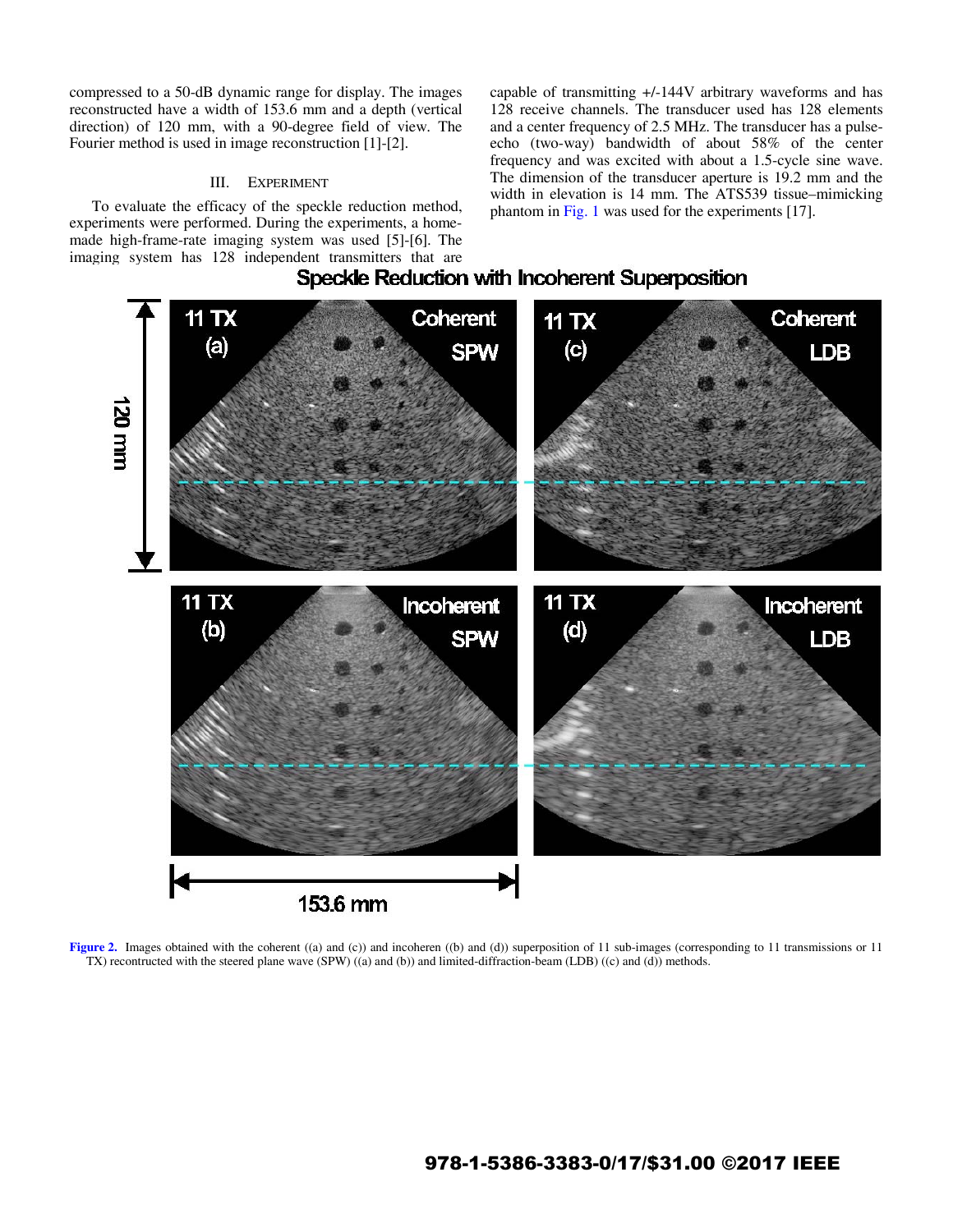

Speckle Reduction with Incoherent Superposition

**Figure 3.** Images obtained with the coherent ((a) and (c)) and incoheren ((b) and (d)) superposition of 91 sub-images (corresponding to 91 transmissions or 91 TX) recontructed with the steered plane wave (SPW) ((a) and (b)) and limited-diffraction-beam (LDB) ((c) and (d)) methods.

## IV. RESULTS

With 11 transmissions (or 11 sub-images), images reconstructed with coherent and incoherent superposition are shown in the top (Figs. 2(a) and  $2(c)$ ) and bottom (Figs. 2(b) and  $2(d)$ ) rows, respectively; and images reconstructed with SPW (Figs. 2(a) and  $2(b)$ ) and LDB (Figs. 2(c) and  $2(d)$ ) are shown in the left and right columns, respectively. With 91 transmissions (or 91 sub-images), the results are shown in Fig.  $3$  with the same image layout of (a), (b), (c), and (d) as those in Fig.2.

The signal-to-noise ratios (SNRs) (average of pixel values divided by the standard deviation) calculated along the horizontal dashed lines (cyan color) for 11 transmissions are 39.28 and 45.40, respectively, for SPW and LDB images obtained with the coherent superposition (see Table 1). The calculations were done before the log-compression of images. The SNRs are increased to 50.79 (24.32% improvement) and 70.10 (54.39% improvement), respectively, for SPW and LDB images obtained with the incoherent superposition. For 91 transmissions, the SNRs are 41.33 and 39.22 for SPW and LDB images respectively with the coherent superposition. The SNRs are increased to 54.27 (31.31% improvement) and 76.72 (95.58% improvement), respectively, for SPW and LDB images obtained with the incoherent superposition.